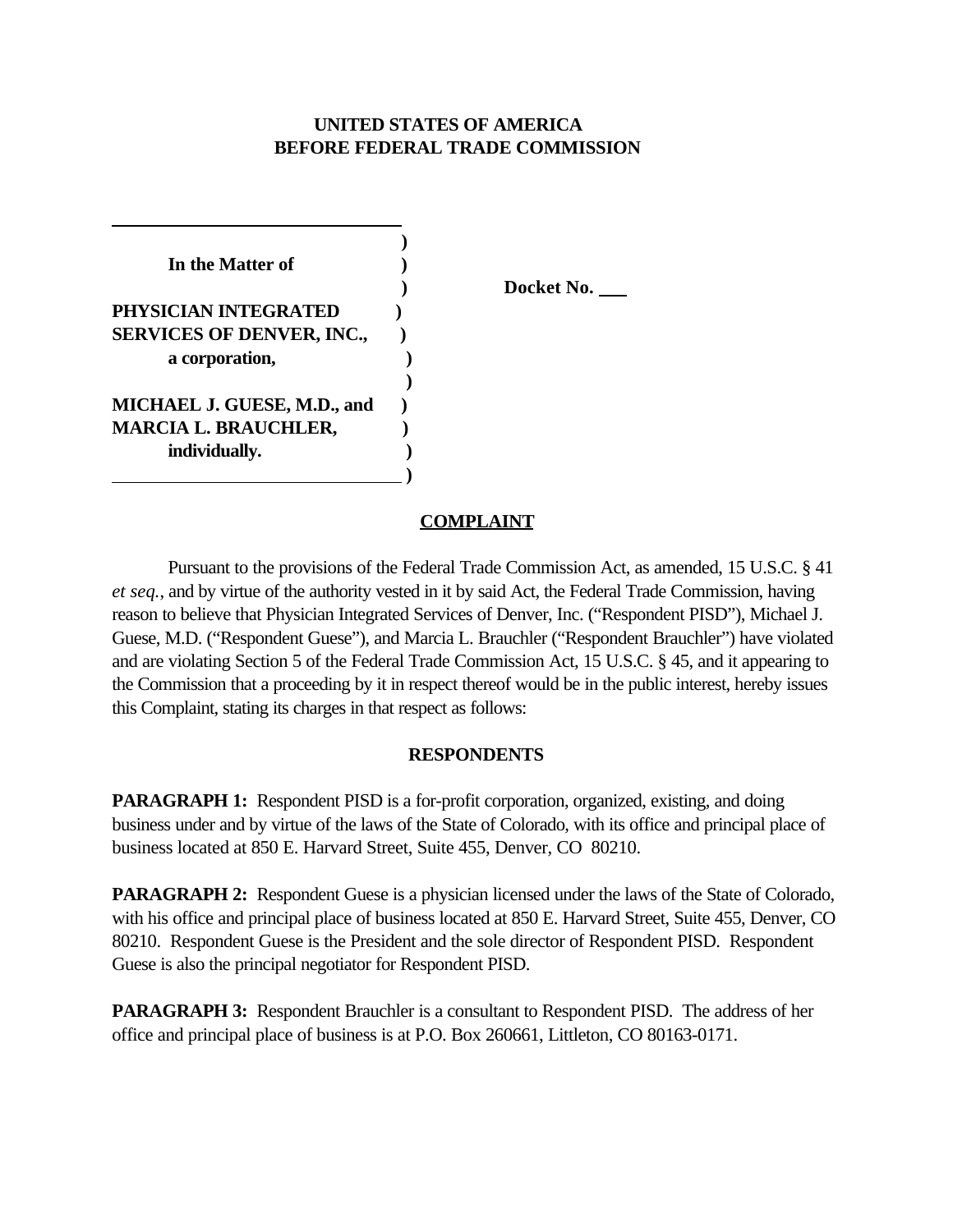#### **JURISDICTION**

**PARAGRAPH 4:** At all times relevant to this Complaint, all members of Respondent PISD were primary care physicians engaged in the business of providing health care services for a fee to patients. Except to the extent that competition has been restrained as alleged herein, members of Respondent PISD have been, and are now, in competition with each other for the provision of physician services.

**PARAGRAPH 5:** Respondents' general business practices, including the acts and practices alleged herein, are in or affecting "commerce" as defined in the Federal Trade Commission Act, as amended, 15 U.S.C. § 44.

**PARAGRAPH 6:** Respondent PISD has been organized in substantial part, and is engaged in substantial activities, for the pecuniary benefit of Respondent PISD's members and is therefore a "corporation" within the meaning of Section 4 of the Federal Trade Commission Act, as amended, 15 U.S.C. § 44.

## **OVERVIEW OF MARKET AND PHYSICIAN COMPETITION**

**PARAGRAPH 7:** Respondent PISD has approximately 41 members, all of whom are primary care physicians, licensed to practice medicine in the State of Colorado, and engaged in the business of providing primary care physician services to patients. The membership of Respondent PISD consists of internists, pediatricians, family physicians, and general practitioners with offices in the southern part of the Denver metropolitan area ("South Denver area").

**PARAGRAPH 8:** Physicians often contract with health insurance firms and other third-party payors (hereinafter "payors"), such as preferred provider organizations. Such contracts typically establish the terms and conditions, including fees and other competitively significant terms, under which the physicians will render services to the payors' subscribers. Physicians entering into such contracts often agree to lower compensation, in order to obtain access to additional patients made available by the payors' relationship with insureds. These contracts may reduce payors' costs and enable payors to lower the price of insurance, and thereby result in lower medical care costs for subscribers to the payors' health insurance plans.

**PARAGRAPH 9:** Absent agreements among competing physicians on the terms, including price, on which they will provide services to subscribers or enrollees in health care plans offered or provided by third-party payors, competing physicians decide individually whether to enter into contracts with thirdparty payors to provide services to their subscribers or enrollees, and what prices they will accept pursuant to such contracts.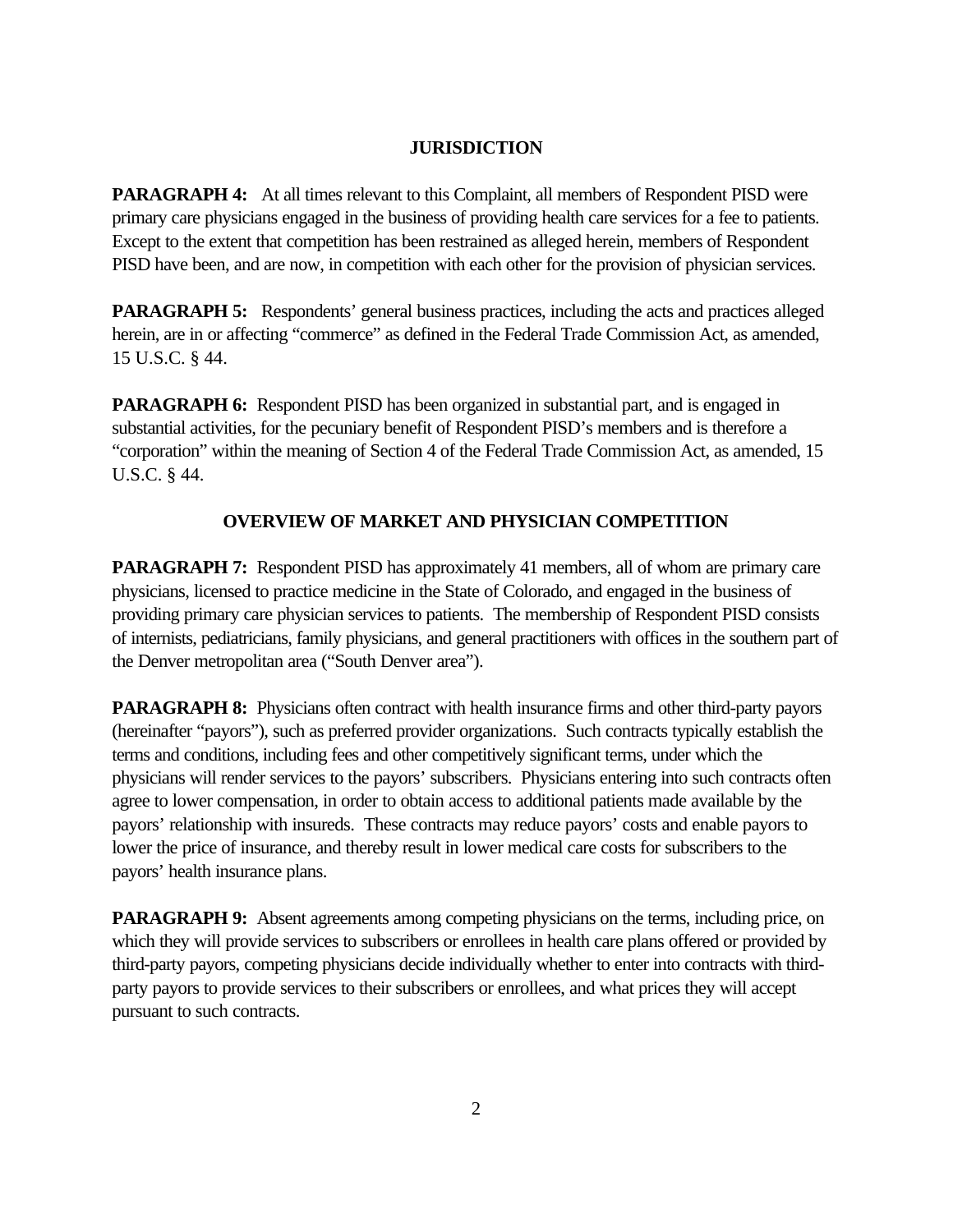**PARAGRAPH 10:** Medicare's Resource Based Relative Value System ("RBRVS") is a system used by the Centers for Medicare and Medicaid Services to determine the amount to pay physicians for the services they render to Medicare patients. The RBRVS approach provides a method to determine fees for specific services. It is the practice of payors in the South Denver area to make contract offers to individual physicians at a fee level specified in the RBRVS for a particular year, plus a markup based on some percentage of that fee (*e.g.*, "110 percent of 2001 RBRVS").

**PARAGRAPH 11:** In order to be competitively marketable in the South Denver area, a payor's health insurance plan must include in its physician network a large number of primary care physicians who practice in the South Denver area. Many of the primary care physicians who practice in the South Denver area are members of Respondent PISD.

**PARAGRAPH 12:** Competing physicians sometimes use a "messenger" to facilitate the establishment of contracts between themselves and payors in ways that do not constitute or facilitate an unlawful agreement on fees and other competitively significant terms. Such a messenger may not, however, consistent with a competitive model, negotiate fees and other competitively significant terms on behalf of the participating physicians, or facilitate the physicians' coordinated responses to contract offers by, for example, electing not to convey a payor's offer to them based on the messenger's opinion on the appropriateness, or lack thereof, of the offer.

# **RESTRAINT OF TRADE**

**PARAGRAPH 13:** Respondents PISD and Guese, acting as a combination of competing physicians, and Respondent Brauchler, in conspiracy with Respondent PISD and at least some of Respondent PISD's members, respectively, have acted to restrain competition by, among other things:

- A. facilitating, negotiating, entering into, and implementing agreements among Respondent PISD's members on fees and other competitively significant terms;
- B. refusing to deal with payors except on collectively agreed-upon terms; and
- C. negotiating uniform fees and other competitively significant terms in payor contracts for Respondent PISD's members, and refusing to submit payor offers to members that do not conform to Respondent PISD's standards for contracts.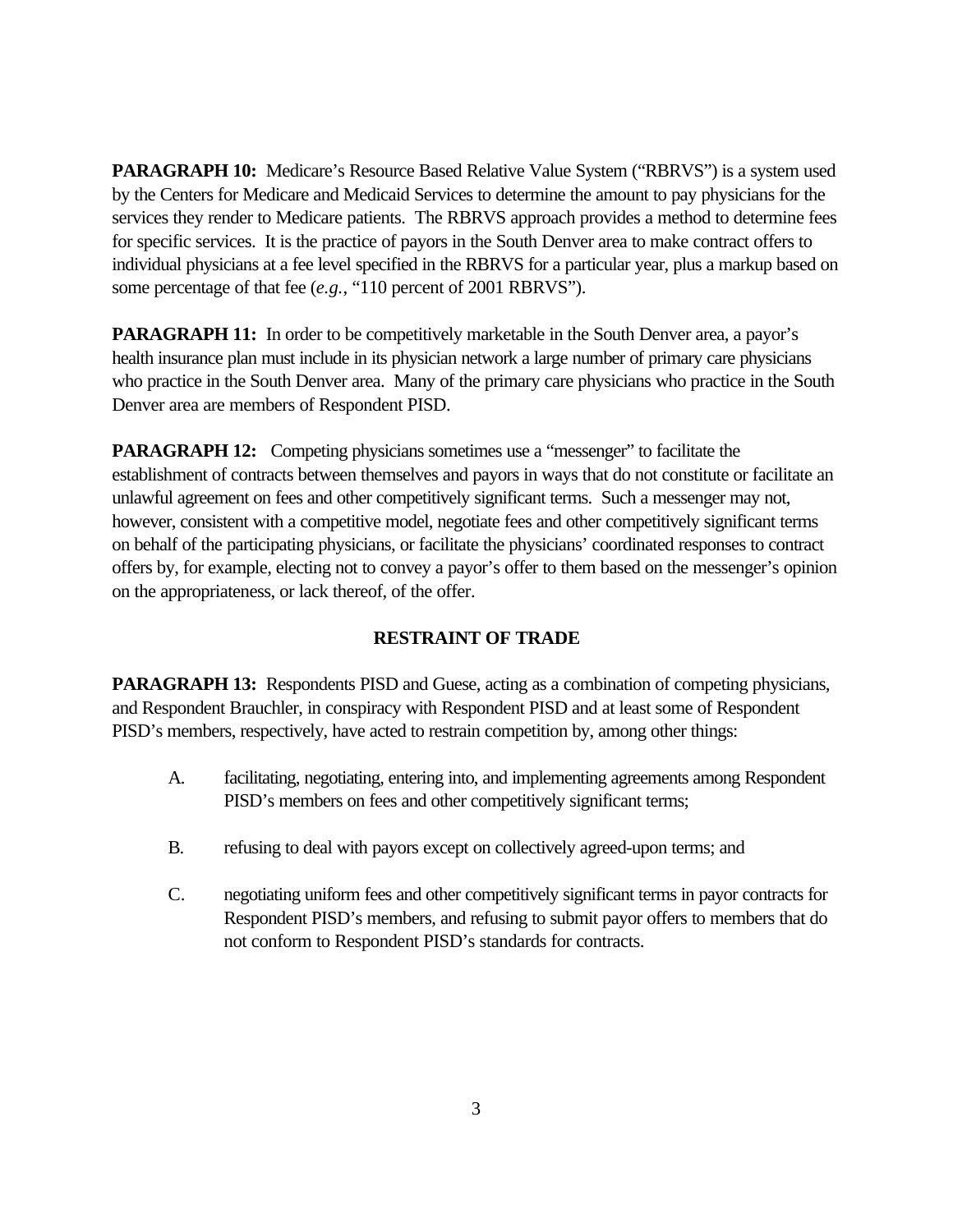### **FORMATION AND OPERATION OF RESPONDENT PISD**

**PARAGRAPH 14:** Respondent Guese and others formed Respondent PISD in November 1999 to be a vehicle for physicians' collective contract negotiations with payors, in order to achieve contracts that contain higher fees and other, more advantageous terms than individual members could obtain by negotiating unilaterally with payors. Respondents sought to replace individual physician-payor contracts with a single PISD-payor contract that contained such higher fees and other terms for all members of Respondent PISD.

**PARAGRAPH 15:** In or about December 1999, Respondent PISD, at Respondent Guese's direction, retained Respondent Brauchler to help coordinate and manage Respondent PISD's payor contracting activities and to assist in renegotiating payor contracts previously entered into by members of Respondent PISD on a unilateral, rather than collective, basis. Thereafter, on behalf of Respondent PISD's collective membership, Respondent Guese and Respondent Brauchler negotiated with payors for higher fees and other, more economically advantageous contract terms.

**PARAGRAPH 16:** To join Respondent PISD, physicians sign an agreement that authorizes Respondent PISD to negotiate, on their behalf, fees and other contract terms with payors. Members authorize Respondent PISD to negotiate "non-risk" contracts, which are accepted only if first approved by a majority of Respondent PISD's members. Non-risk contracts do not involve sharing between physicians and payors of financial risk through arrangements such as capitation or fee withholds. Upon such approval, Respondent PISD executes a contract with a payor.

**PARAGRAPH 17:** Respondents have a practice – inconsistent with a messenger model arrangement – of refusing to convey to Respondent PISD's members the terms of payor offers that Respondents deem deficient. Respondents instead demand, and receive, from payors more favorable contract terms – terms that payors would not have offered to Respondent PISD's members had those members negotiated on a unilateral, rather than collective, basis. Only after payors accede to Respondents' demand for higher fees and other favorable terms do Respondents convey the contract in question to Respondent PISD's members for approval.

**PARAGRAPH 18:** Respondent PISD's members authorized Respondents Guese and Brauchler to act as their exclusive bargaining agents. Respondent Brauchler reported to Respondent PISD's members on the details of her negotiations with payors, including on the status of fee negotiations and the specific fee levels that were discussed. Respondents Guese and Brauchler also held general PISD membership meetings to discuss details of payor contract negotiations and overall contract strategy.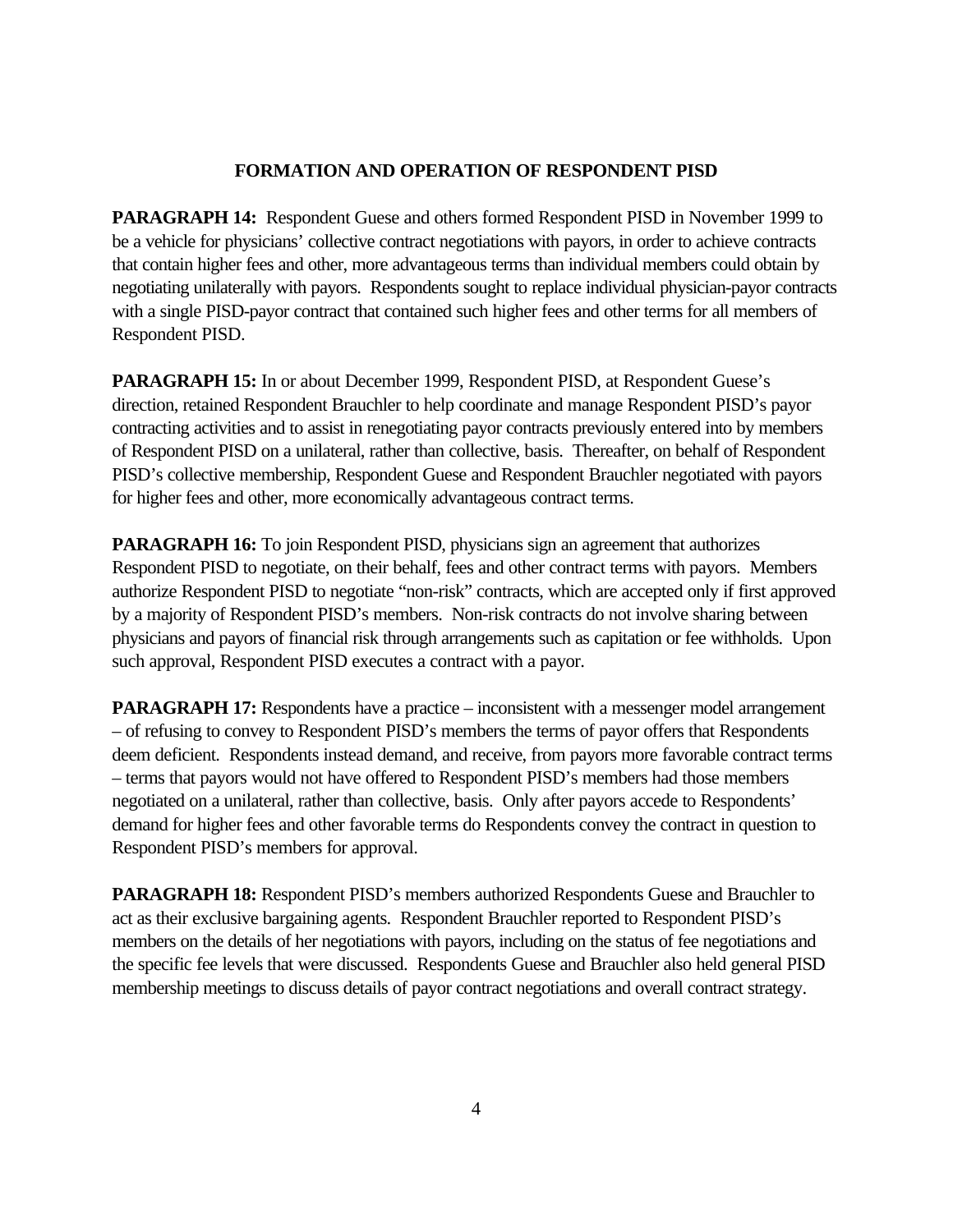**PARAGRAPH 19:** In negotiations with payors, Respondents Guese and Brauchler used a "contractor-no-contract" strategy, through which the payor could either contract on PISD's terms and likely have all of the members of PISD in the provider network, or not contract on PISD's terms and have few or none of the PISD members in the network. Respondents Guese and Brauchler would either recommend that PISD members approve a negotiated contract, or, if respondents were unable to negotiate acceptable terms, refuse to convey the payor's offer to members.

**PARAGRAPH 20:** Respondents Guese and Brauchler told payors that Respondent PISD's members would deal with them only if the payor agreed to PISD's collectively determined terms. This assertion was demonstrated when payors attempted unsuccessfully to deal individually with members of Respondent PISD – only to be told by the members that they would contract for services only through Respondent PISD. Respondents' strategy of collective negotiations and concerted refusals to deal outside PISD left payors in the untenable position of having to pay higher fees to all members of Respondent PISD, or being denied such members' inclusion in their respective health insurance plan's provider networks – an outcome that would have substantially impaired payors' ability to compete effectively.

#### **NEGOTIATIONS WITH PACIFICARE**

**PARAGRAPH 21:** PacifiCare Health Systems of Colorado, Inc. ("PacifiCare") is a payor doing business in the South Denver area. In December 1999, Respondent Guese and other members of Respondent PISD signed and had delivered to PacifiCare letters demanding that the payor recognize Respondent PISD as its members' negotiating agent for both the commercial and Medicare lines. In meetings with PacifiCare, Respondents Brauchler and Guese specified minimum fees, annual increases in such fees, and an "administrative" fee that PacifiCare had to pay in order to contract with Respondent PISD as an entity and thereby enlist Respondent PISD's members into PacifiCare's network of health plan physicians. Respondents Brauchler and Guese asserted that Respondent PISD's members would not accept, as part of any agreement, financial risk-sharing, including capitation or fee withholds. They also emphasized to PacifiCare that Respondent PISD's members were negotiating collectively through Brauchler and Guese, and that PacifiCare had no choice but to adopt the terms that Respondent PISD was demanding in order to have individual members of Respondent PISD under contract.

**PARAGRAPH 22:** PacifiCare approached Respondent PISD's members individually with independent contract proposals, but the members refused to negotiate unilaterally. Respondent PISD's members told PacifiCare that it could deal with them only on a collective basis through Respondent PISD, and in particular through Respondent PISD's negotiators, Respondents Brauchler and Guese. Respondents' employment of such tactics exerted the members' collective power to obtain higher fees in a group contract than each physician might have obtained acting individually.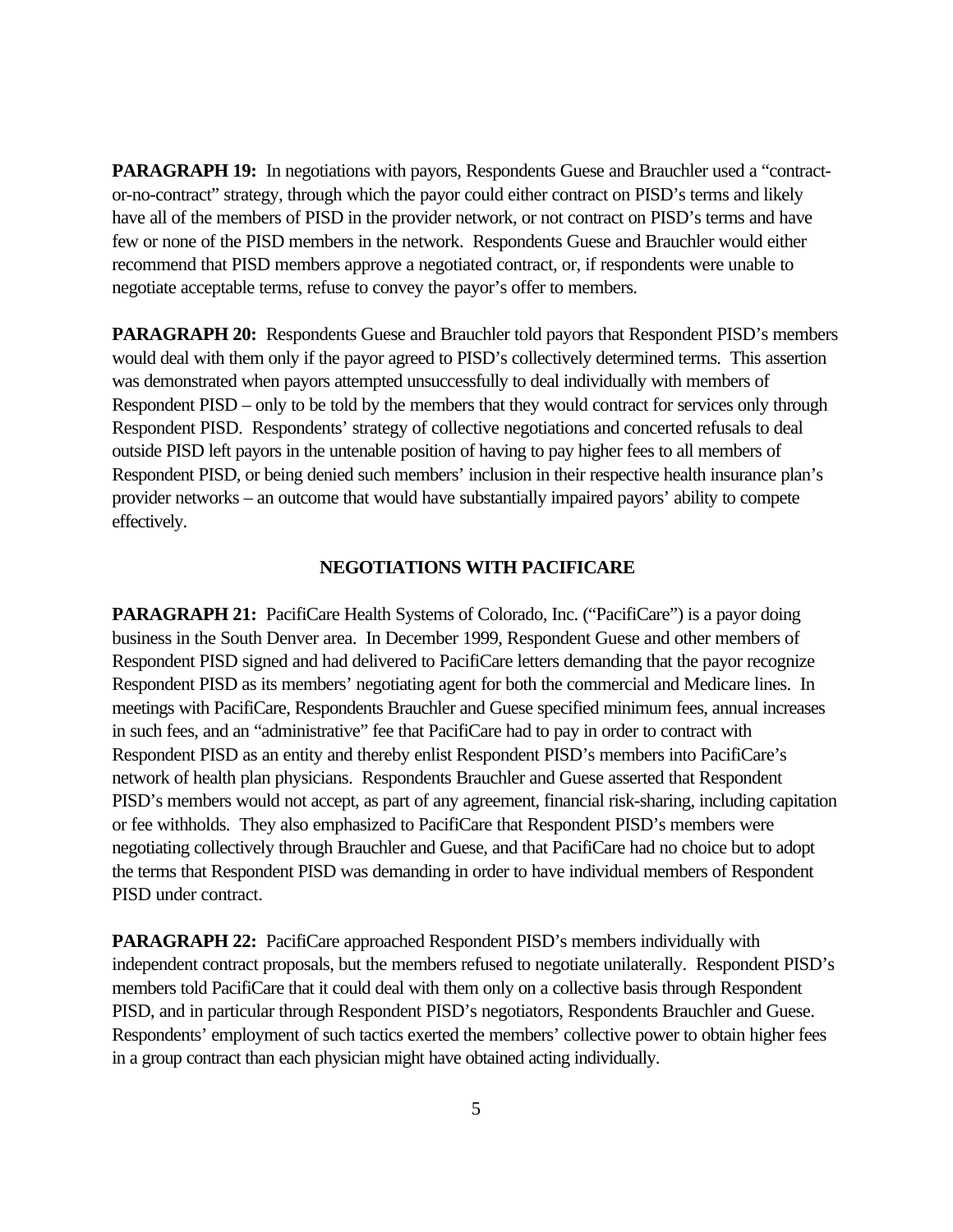**PARAGRAPH 23:** Concerned that it otherwise would have an unmarketable health insurance plan because of a limited primary care physician network in the South Denver area, PacifiCare entered a fee-for-service contract with Respondent PISD at the higher contract rate that the members, through Respondent PISD, collectively demanded. PacifiCare also agreed to Respondent PISD's demand for annual fee increases tied to the inflation rate, the potential for bonus incentives, administrative fees to Respondent PISD, and other miscellaneous fees, all of which were concessions that PacifiCare made in response to Respondent PISD's coercive tactics. Only after Respondent PISD's collectively determined terms were met did Respondent PISD accept the PacifiCare contract and mail it to members of Respondent PISD for their acceptance.

#### **NEGOTIATIONS WITH AETNA**

**PARAGRAPH 24:** Aetna U.S. Healthcare ("Aetna") is a payor doing business in the South Denver area. In April 2000, Aetna offered individual contracts to physicians who were members of Respondent PISD. Respondent Brauchler, upon learning that Aetna was contacting Respondent PISD's members on an individual rather than collective basis, asked each member to write a letter to Aetna, notifying it that said physician would deal only through Respondent PISD and that Aetna should direct all further contacts to Respondent Guese. Most of the members of Respondent PISD, acting on Respondent Brauchler's request, sent the requested letter to Aetna.

**PARAGRAPH 25:** Aetna refused to sign a single contract with Respondent PISD that covered all its members, but negotiated with Respondent PISD in its role as the members' exclusive bargaining agent. To obtain contracts with PISD members, Aetna agreed to offer them a contract at the higher RBRVS level that Respondent PISD had demanded; and most if not all of PISD's members thereafter signed contracts.

## **NEGOTIATIONS WITH ANTHEM**

**PARAGRAPH 26:** Anthem Blue Cross and Blue Shield of Colorado ("Anthem") is a payor doing business in the South Denver area. In mid-2000, Respondent Brauchler contacted Anthem to initiate negotiations on behalf of Respondent PISD's members. At that time, all members of Respondent PISD held individual contracts with Anthem at competitive market rates. Anthem at first refused to negotiate with Respondent Brauchler because it already had contracts with Respondent PISD's individual member physicians. Respondents, however, attempted to force Anthem into dealing with Respondent PISD for new contracts for its members.

**PARAGRAPH 27:** Respondents Brauchler and Guese subsequently met with Anthem representatives and told them that, in order to reach an agreement with Respondent PISD, Anthem had to offer fees equal to a specified percentage of RBRVS. These fees were not only well above the fees that Anthem was currently paying the individual physicians, but also well above the fees contained in Respondent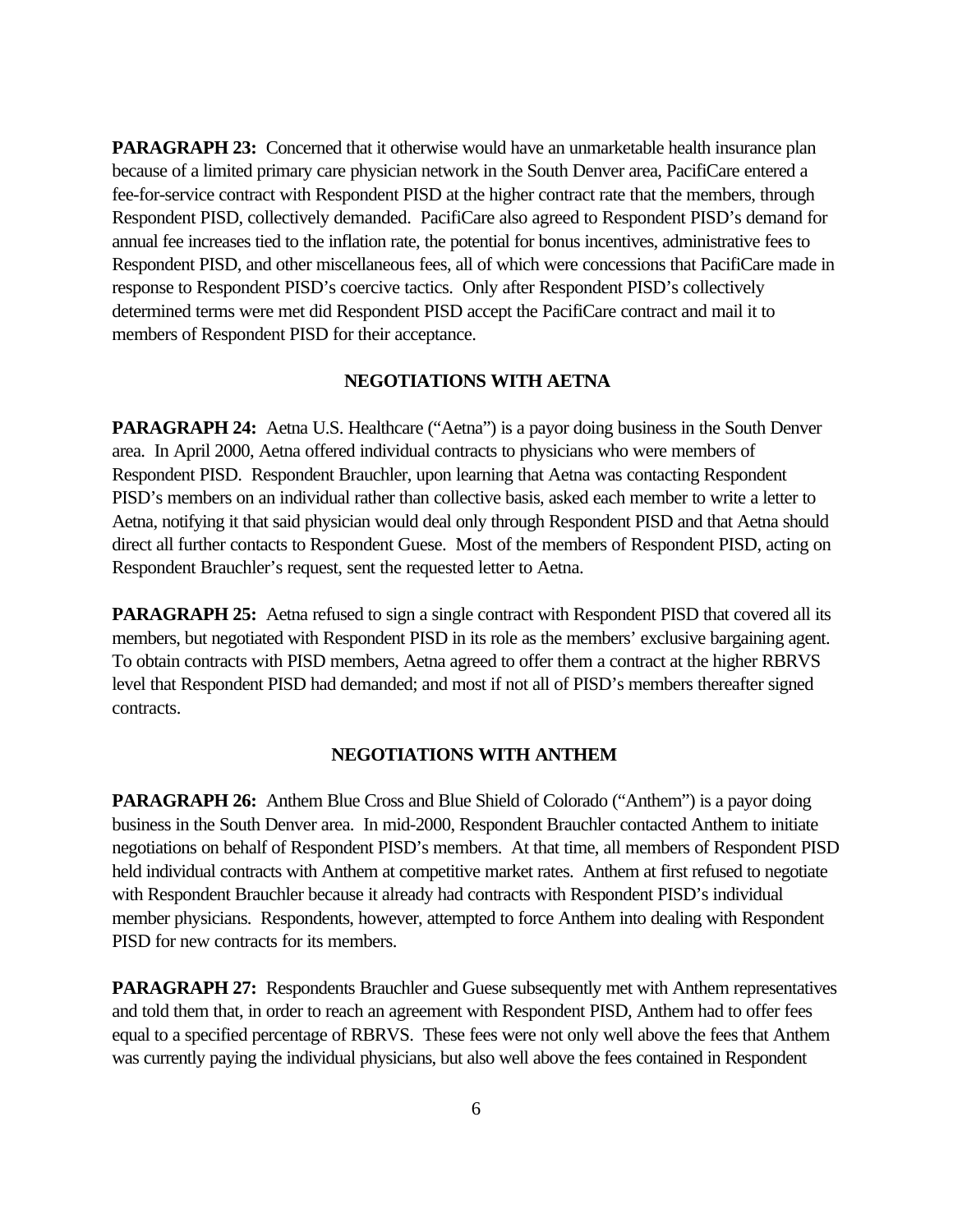PISD's contract with PacifiCare. Respondents Guese and Brauchler emphasized to Anthem that they were negotiating fees for the collective benefit of the members of Respondent PISD, that the PISD contract with PacifiCare had established new "minimum" fees, and that Respondent PISD's members would not enter contracts for fees lower than the aforementioned percentage of RBRVS.

**PARAGRAPH 28:** On or about April 27, 2001, Anthem submitted a fee offer to Respondents that was higher than the fees contained in Anthem's contracts with individual members of Respondent PISD, but lower than the fee levels demanded by Respondents Guese and Brauchler. Anthem's offer equaled the highest fees that it was paying to any physicians in the Denver area. Respondents refused to convey Anthem's offer to Respondent PISD's members, however, because it did not meet the fee levels that Respondents Guese and Brauchler demanded.

**PARAGRAPH 29:** Respondents Guese and Brauchler urged Respondent PISD's members to send contract termination notices to Anthem, and to advise Anthem that it could deal with them in the future only through Respondent PISD. At least 36 of the approximately 41 members of Respondent PISD terminated their individual contracts with Anthem in this fashion. Some of those terminating members had signed their Anthem contracts only a few months earlier.

**PARAGRAPH 30:** Anthem attempted to bypass Respondents by sending its contract proposal directly to individual members of Respondent PISD, but this approach failed. The members again told Anthem that they would deal only through Respondent PISD, and that Anthem must negotiate for their services exclusively with Respondents Guese and Brauchler.

**PARAGRAPH 31:** In the summer of 2001, Anthem continued to attempt to reach a compromise on fees with Respondents Brauchler and Guese, but was unsuccessful. Respondents rejected Anthem's offer and negotiations ended. Most members of Respondent PISD continue to refuse to enter into individual contracts with Anthem.

### **NEGOTIATIONS WITH OTHER PAYORS**

**PARAGRAPH 32:** Since the inception of Respondent PISD in 1999, Respondents Guese and Brauchler have informed other payors that Respondent PISD represented the collective interest of its members, and that Respondent PISD would negotiate and sign contracts on behalf of all its members. Respondents also informed these payors of the specific fees that Respondents demanded as a condition for signing a contract, emphasizing that Respondent PISD would likely refuse any fee lower than a specified percentage of Medicare RBRVS. To exert pressure on and coerce these payors into paying higher fees, Respondent PISD's members sent termination letters to such payors, informing the payors that they would not negotiate individually, and told the payors to deal for members' services only through Respondent PISD. Respondent PISD's coercive tactics have been successful. It has obtained contracts with at least two other payors for fees matching or exceeding Respondent PISD's desired percentage of RBRVS.